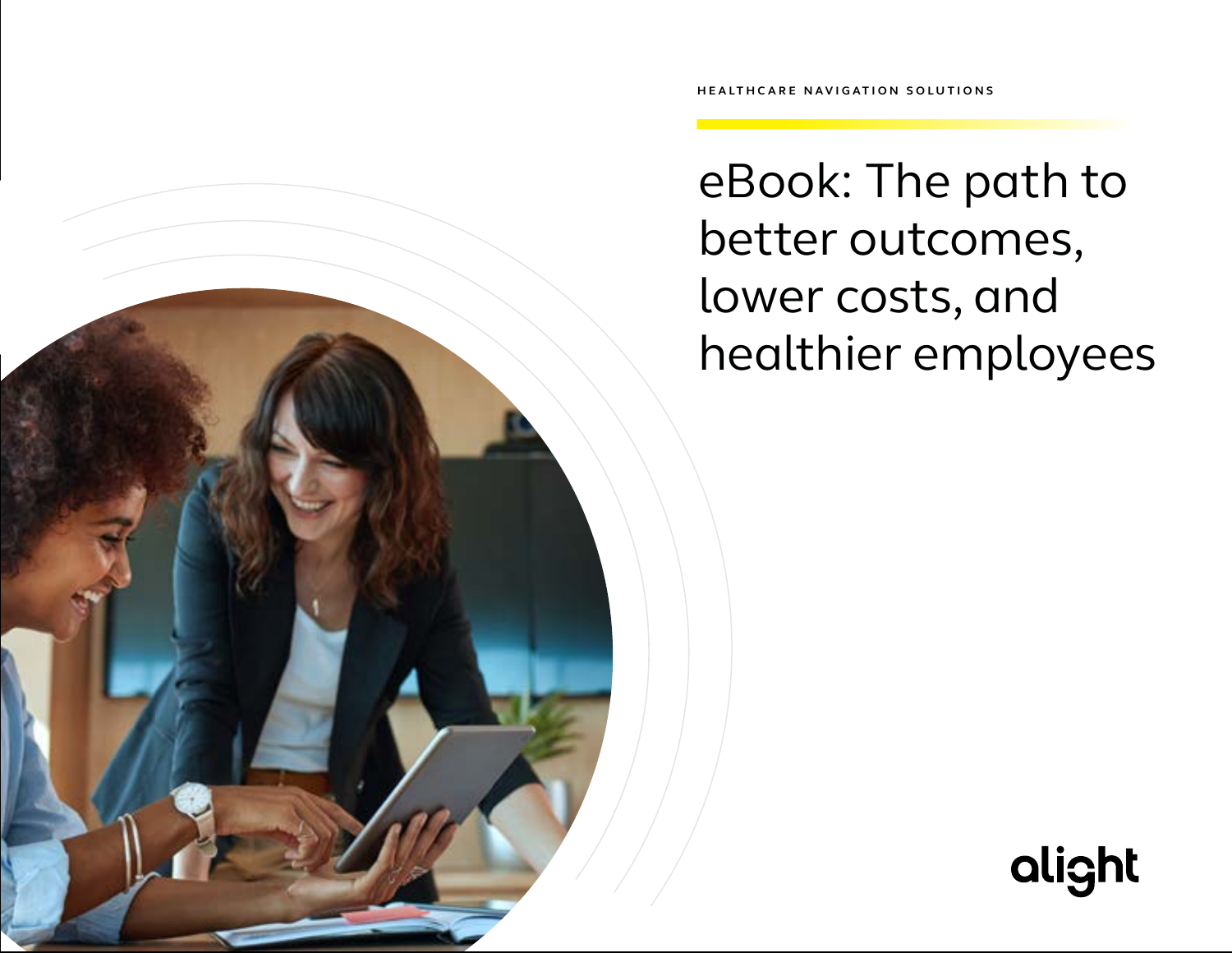## Forging a new path forward in benefits

The COVID-19 pandemic has had a profound impact on how—and where—people work. Organizations are investing in new programs and services to retain employees. What's more, benefits are expanding because employers want and need to take better care of their employees. The shifting paradigm promises to dramatically change how employees engage with the healthcare system.

Additionally, according to the Business Group on Health, 94% of employers anticipate an increase in the demand for medical services in 2022 and beyond because employees delayed care during the pandemic. Furthermore, 91% say they are concerned about workers' long-term mental health.

As a result, organizations are reprioritizing and increasing the total benefits package being offered to employees. In fact, in a recent survey by Care.com and LifeCare, 98% of HR leaders and C-suite decision makers said they plan to offer new benefits or expand at least one benefit to support their workers. Notably, 41% plan to expand their mental health benefits.

# 98%

98% of HR leaders & C-suite decision makers said they plan to offer new benefits or expand at least one benefit to support their workers.

Care.com and LifeCare

94%

94% of employers anticipate an increase in the demand for medical services in 2022.

Business Group on Health

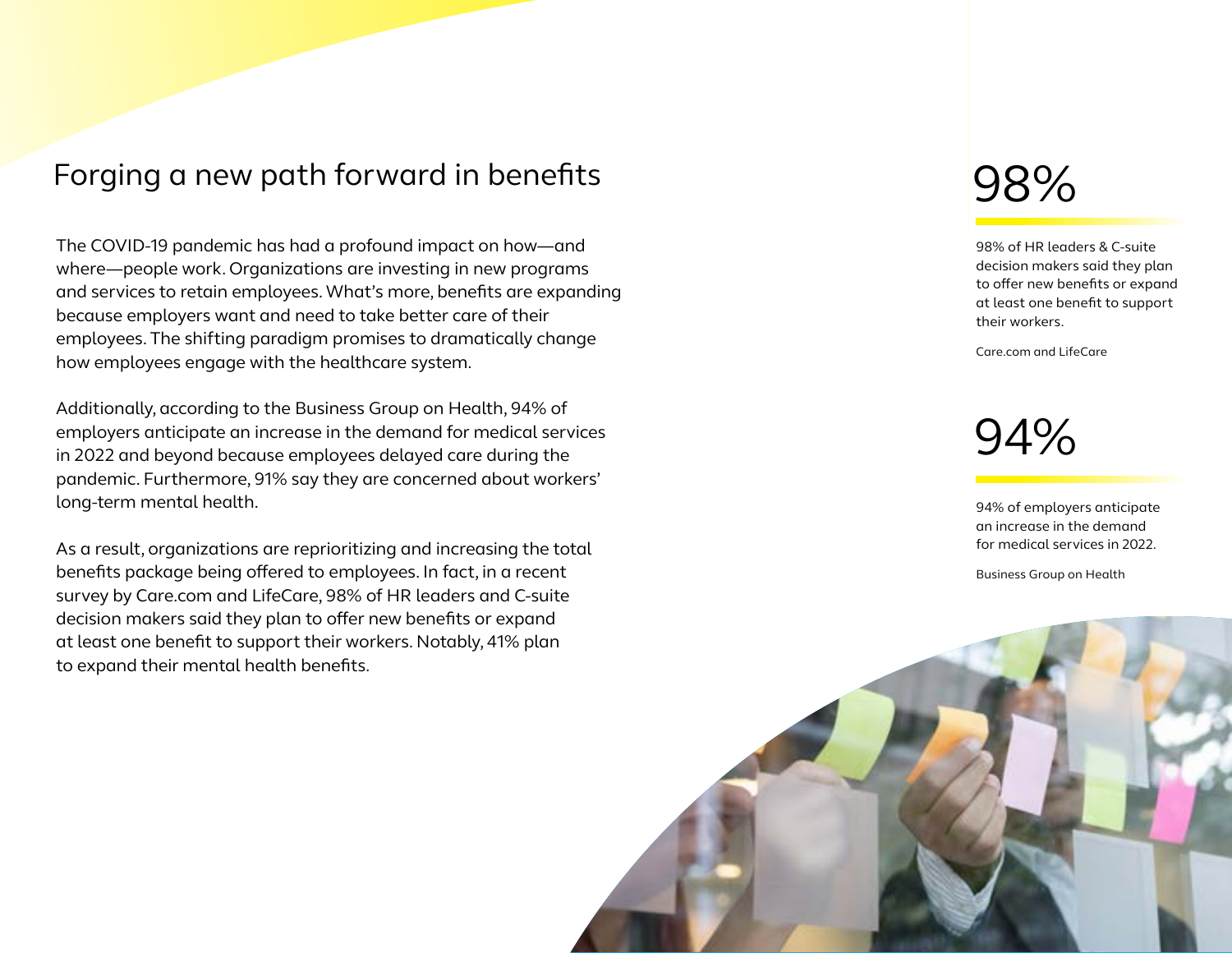### **Increasing benefits and complexity means increased cost**

Of course, more robust benefit offerings, increasing complexity, and a greater need for care come with higher healthcare costs—something employers are tasked with finding ways to offset. In fact, large employers project their costs will increase 6% in 2021, and 31% will focus their strategy on moderating high-cost claims, a recent survey by the Business Group on Health found.

Additional benefits also create a fragmented, complicated healthcare journey and often result in misdiagnoses, unnecessary treatments, higher costs, and low member satisfaction. According to a September 2018 study in the American Journal of Managed Care, patients with one to two chronic health conditions and highly fragmented care were 13% more likely to visit the emergency department and be admitted to the hospital than those whose care was less fragmented.

Low healthcare literacy results in unnecessary customer service calls and more costly care. In 2017, Accenture estimated that low healthcare literacy cost health plans and employers about \$4.8 billion annually. Today, this avoidable medical spend has ballooned to \$10 billion.

Employees who lack the knowledge and skills to effectively navigate the healthcare system feel frustrated, uncertain, and ill-equipped to make informed choices about their care, which often leads to inappropriate treatment and higher costs. Alarmingly, healthcare literacy is continuing to decline among U.S. adults. Accenture's Healthcare System Literacy Index shows that low healthcare literacy rose to 61% in 2021 from 52% in 2017.

# 30%

Up to 30% of total healthcare spend is wasteful.

Business Group on Health



According to Accenture's Healthcare System Literacy Index, a whopping

### **61% of consumers lack health literacy skills,**

resulting in more expensive care costing employers billions of dollars a year.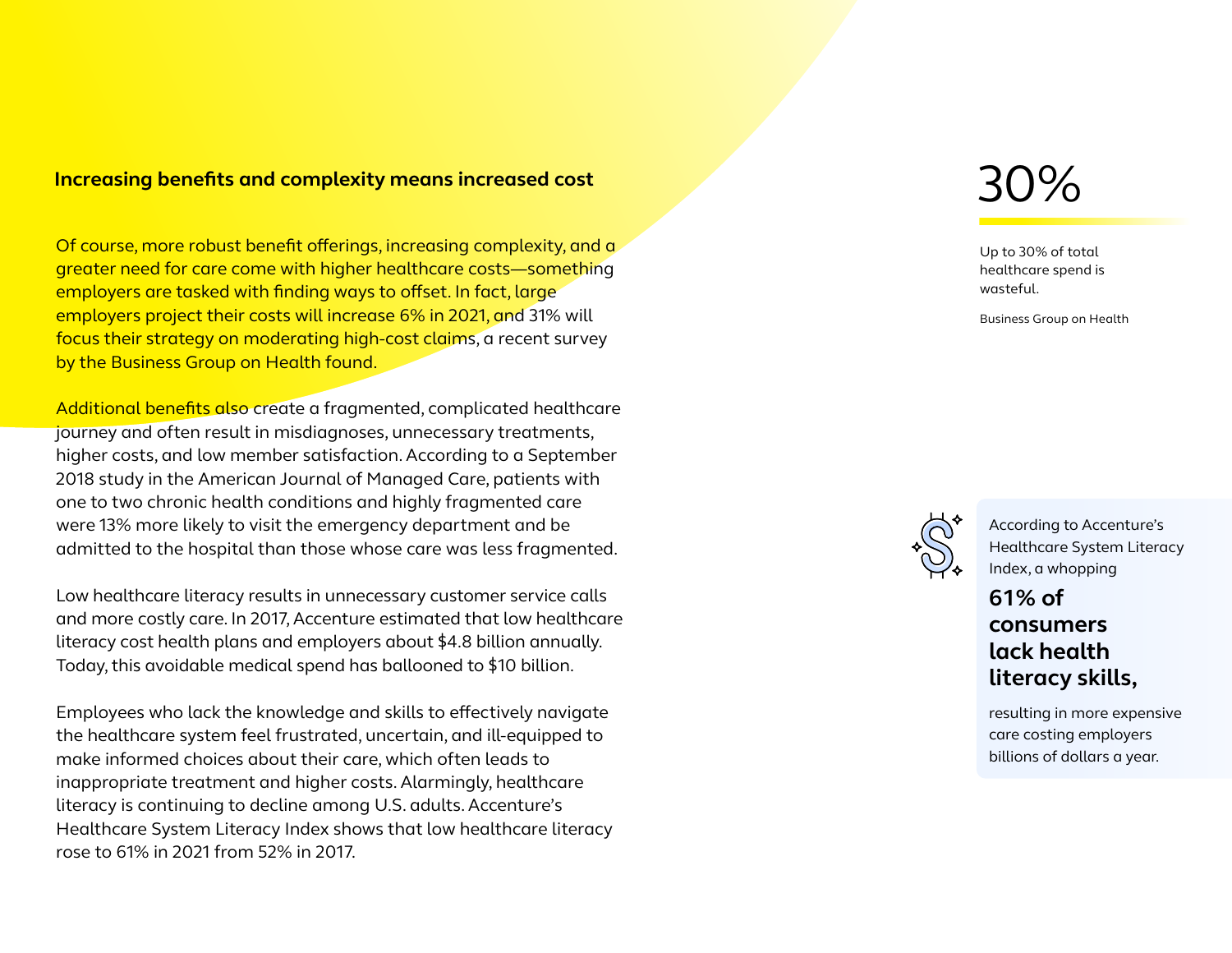## Healthcare Navigation:

### Supporting Employees Throughout Their Journeys

In recent years, more employers have turned to healthcare navigation solutions to make mapping the complex healthcare journey easier, reduce unnecessary claims, and mitigate costs. According to a 2019 survey by Mercer, employers rate improving patient empowerment through navigation important (32%) or very important (16%).

While services can vary, healthcare advocacy solutions allow employees to:

- Obtain comprehensive information about their diagnoses and health conditions
- Find high-quality providers and medical centers
- Understand their benefits and costs, get back to work, and be engaged after an illness, accident, or surgery

**A healthcare navigation solution** can also encourage employees to seek a second opinion, change their treatment plan, and enable them to have a better understanding of their conditions and care.

Instead of calling one company for medical, another for behavioral health, and a third for pharmacy, for example, healthcare navigation simplifies the healthcare journey so that employees have a single point of contact for all their needs. They receive evidence-based information, expert support and care coordination, and personalized advocacy every step of the way.



As reported by Forbes, a recent survey found that 92% of health executives rank delivering a highly personalized experience as a top strategic priority.



### **A Helping Hand**

For many employers and human resources professionals, integrating healthcare advocacy services has proven key to bolstering their benefit offerings, simplifying the healthcare journey, improving engagement, and lowering costs.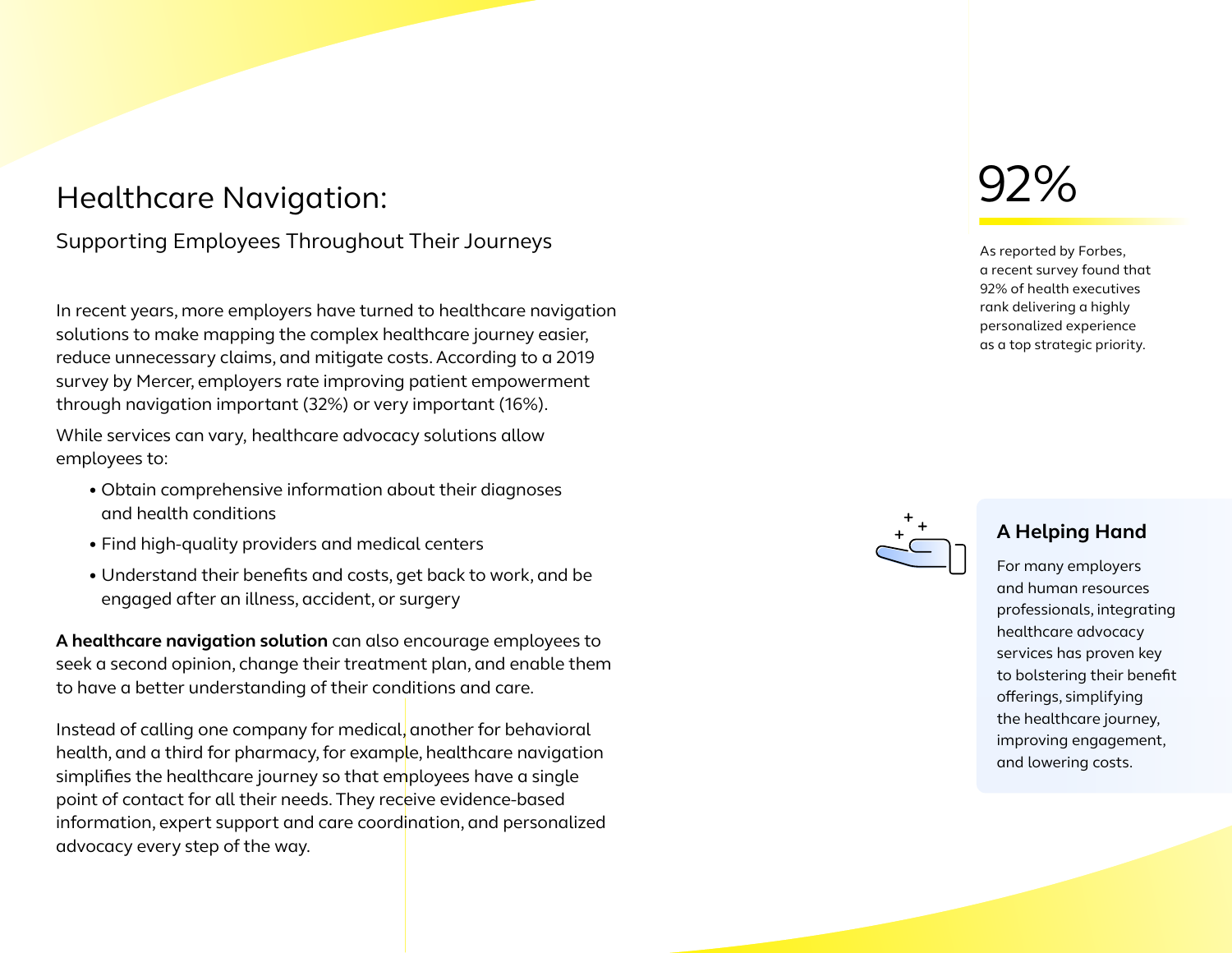## Claims advocacy services complete the package

You've likely seen firsthand how employees struggle with understanding their benefits. The same goes for their coverage and medical bills. Confusion leads to mistakes, costing employers and employees time and money and creating stress.

Claims advocacy is a valuable aspect of healthcare navigation. With claims advocacy services, employees gain a greater understanding of their medical benefits and also receive assistance solving billing problems, navigating through denials and appeals, confirming deductible and out-of-pocket costs, communicating with providers and health plans and mitigating potential disasters.

# 50%

Roughly 50% of Americans reported medical debt in 2021, up from 46% in 2020. Of those with debt, almost half are in collections.

Medical Debt Survey by Debt.com

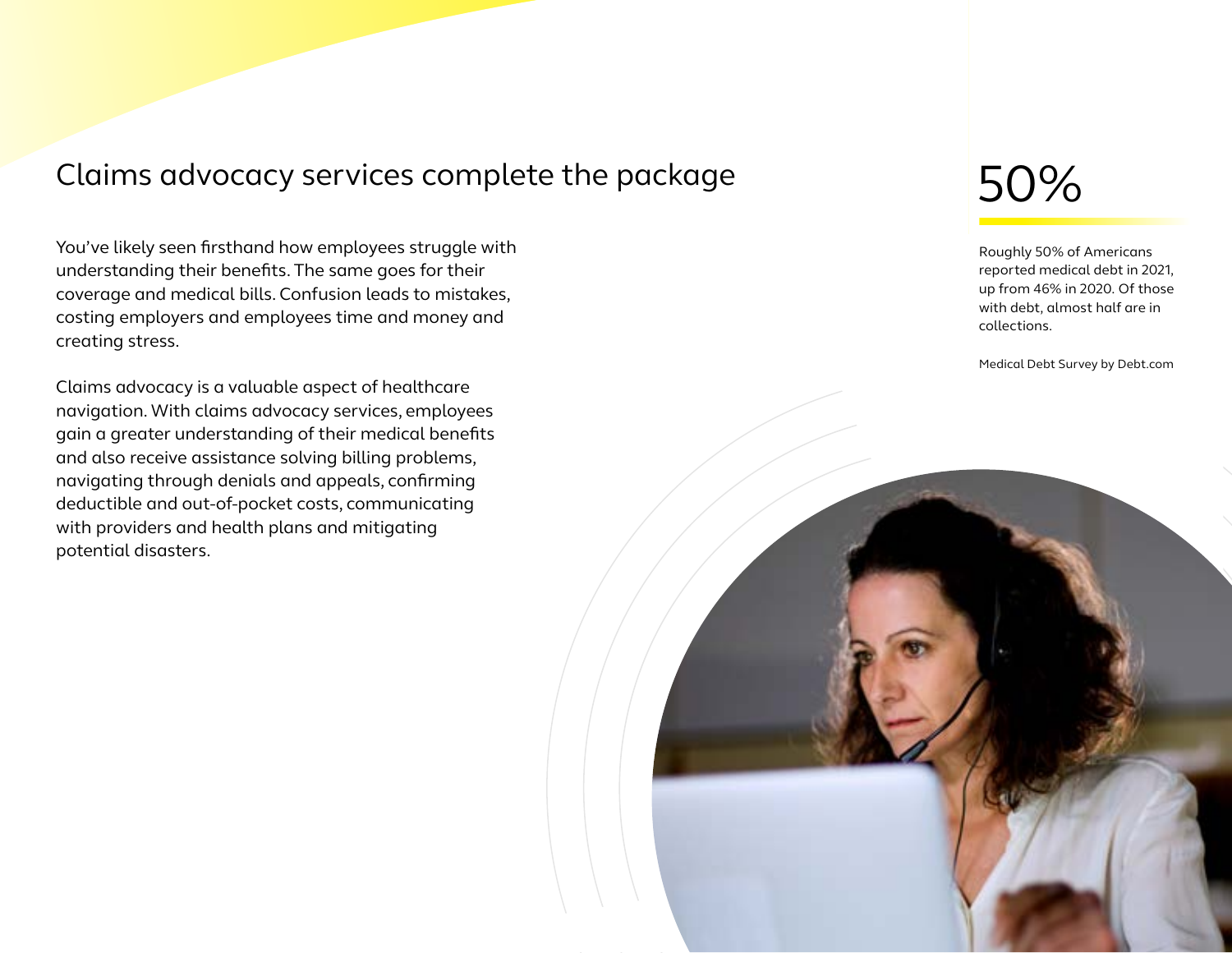## Meet Beth: Cancer survivor

Beth is a 52-year-old woman who was recently diagnosed with stage 3 breast cancer. Her primary care physician referred her to an oncologist, who recommended modified radical mastectomy, radiation therapy, and adjuvant chemotherapy. Beth felt overwhelmed with all the information and her treatment options, and she was unsure that the treatment plan her oncologist laid out was appropriate or necessary.

During the consult, Beth received personalized, expert guidance from a physician and nurse who reviewed the original opinion from her oncologist. They also provided follow-up questions for when she sought a second opinion and helped her connect with three local, in-network, top-performing providers.

When Beth received a second opinion, she learned about certain risk factors that would have negatively affected her original treatment plan. As a result, she opted for a less invasive, lower-cost option and avoided chemotherapy and its side effects. Throughout her treatment, Beth also received ongoing support from her healthcare advocate.

Throughout her journey, Beth saved significant time researching her diagnosis, preparing for physician visits, and learning new coping skills. Her healthcare advocate provided unlimited support, delivering expert guidance via telephone outreach to review the expert opinion, sending her a list of follow-up questions to ask her doctor, and providing a report of local, in-network experts for treatment.





Since Beth was able to make a more informed, confident decision about her care, she felt empowered, engaged, and satisfied with her experience during her healthcare journey.

### **Beth's employer also saved \$27,000**

by avoiding unnecessary chemotherapy treatments.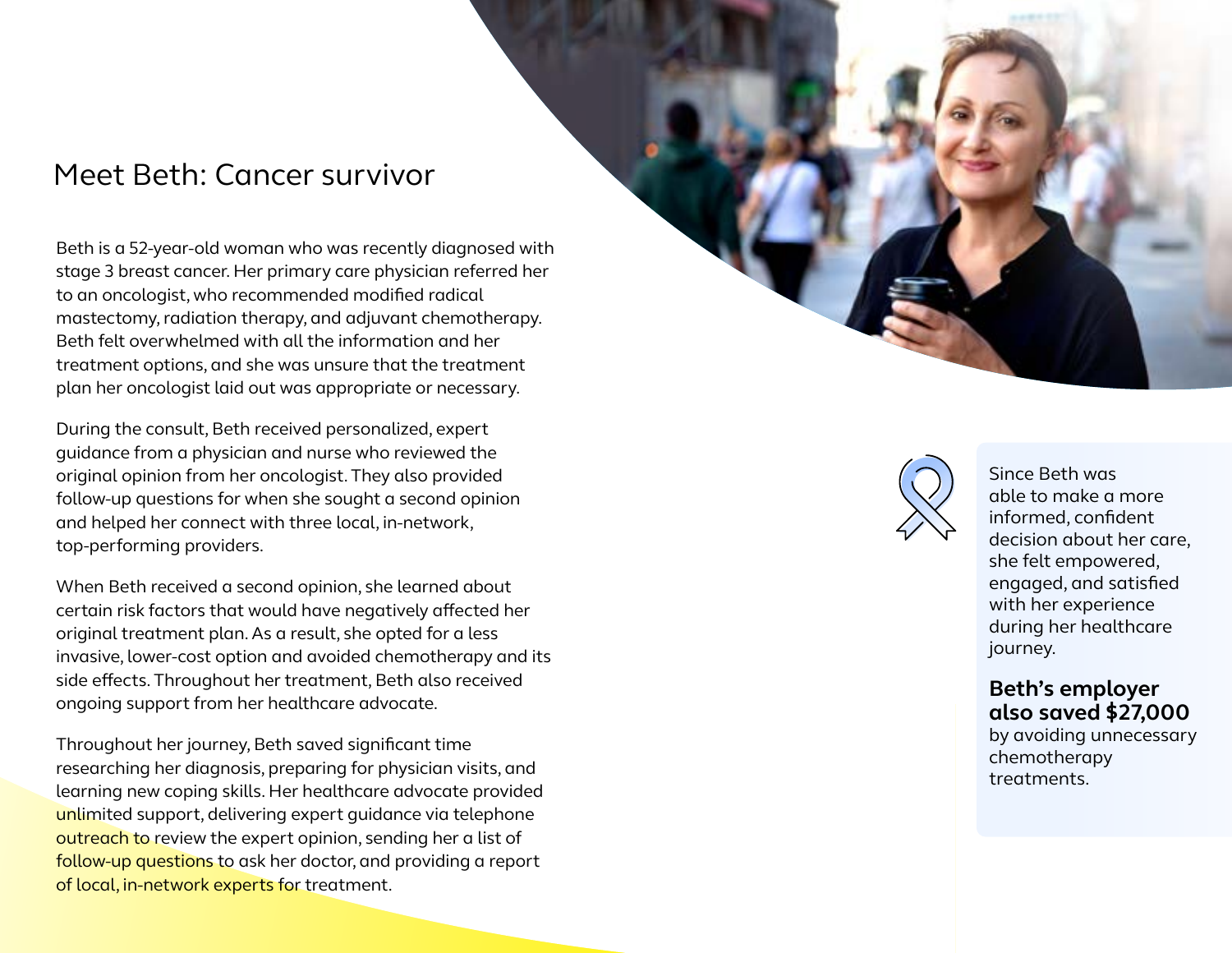# How healthcare advocacy helped a publicly traded company save \$9.4M

An employer with more than 18,000 U.S. employees was looking for innovative ways to support its workers with complex health conditions, as well as avoid unnecessary treatments, foster engagement, and reduce costs.

Through two healthcare navigation programs, employees received evidence-based information, surgery and treatment decision support, and expert second opinions. As a result of the programs, **the company saved \$9.4 million, increased engagement by 17%, and achieved a 97% member satisfaction rating.**

**Alight makes navigating the healthcare system easy** for our employees...it allows them to stay engaged and has been key to getting the optimal healthcare for employees, and ultimately controlling costs. Their solution is one of the most valuable **Alight makes navigating<br>employees...it allows ther<br>to getting the optimal he<br>controlling costs. Their so<br>we have at our company!** 

> — Wellbeing + Benefits Director, Fortune 500 Consumer Goods Company

# Engagement +17%

# Satisfied members 97%

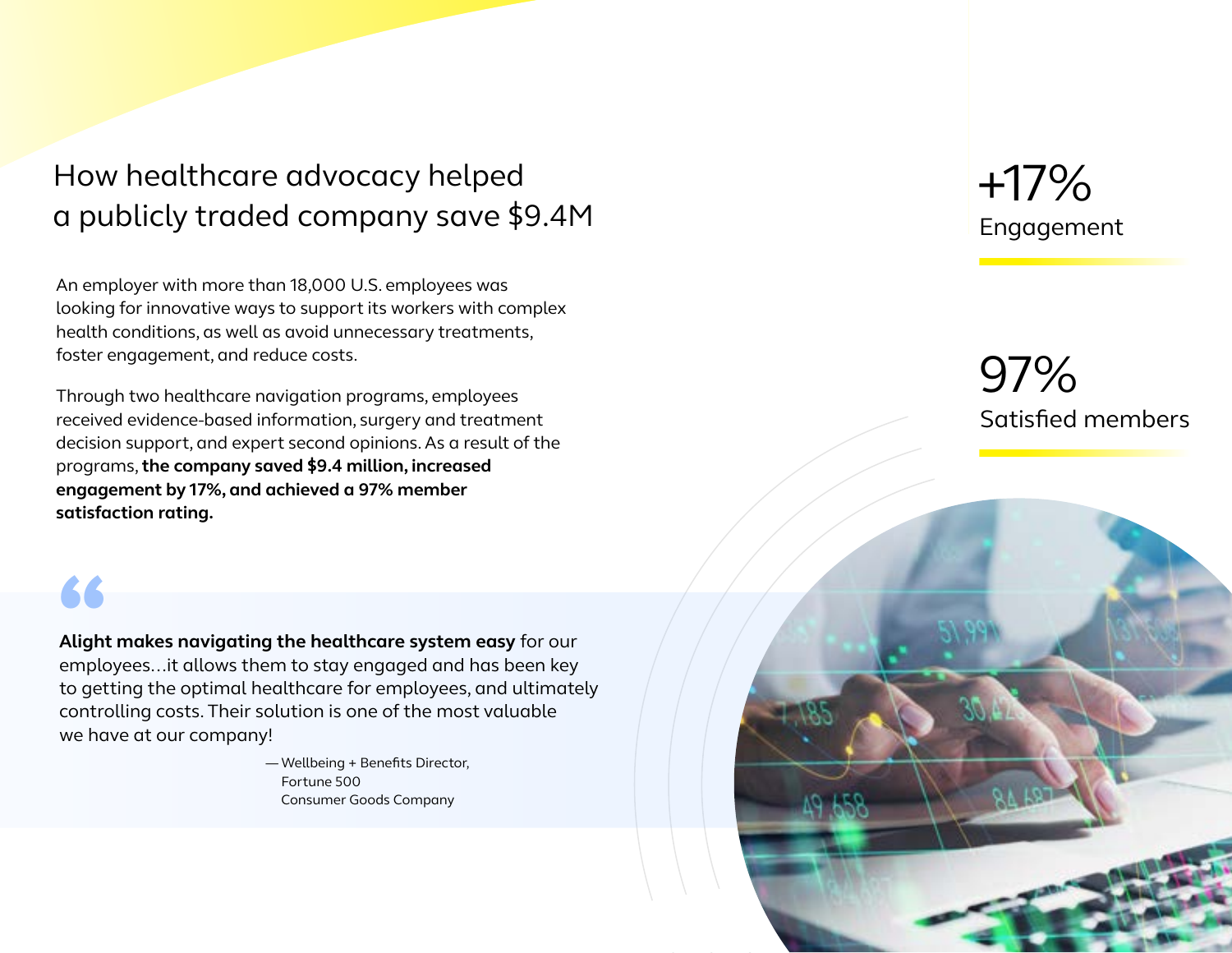# Our solutions

Alight transforms the benefits experience with one personalized approach and in-the-moment, expert-led clinical guidance available 365 days a year.

### **Total Guidance**

Leverage everything our personalized navigation and clinical guidance solutions have to offer.

**Total Guidance brings together Alight Healthcare Navigation and Clinical Guidance as one experience** for your employees. Our industry-leading engagement capabilities can be layered in to boost awareness and utilization of services for each unique population.



Alight has **retained 94% of its clients**  over the last 10 years.



### **Alight Healthcare Navigation**

Access to our highly trained Health Pros:

- Health benefits guidance
- Provider recommendations
- Procedure cost estimates
- Program referrals
- Coordination of care
- Appointment setting
- Prescription reviews
- Claims advocacy



### **Alight Clinical Guidance**

Access to our expert-led team of Medical Allies:

- Live support for any health condition
- Clinical triage and education
- Pre-appointment prep
- Custom condition research
- Predictive modeling and outreach
- Reinforce next steps
- Screening for depression, anxiety, and social determinants of health challenges

#### **EXPERT MEDICAL OPINIONS**

Our award-winning, HITRUST-certified platform connects participants with the nation's leading medical specialists. Consults are supported:

- By live video and by written report
- In any language requested
- With multidisciplinary teams (2+ physicians) when complex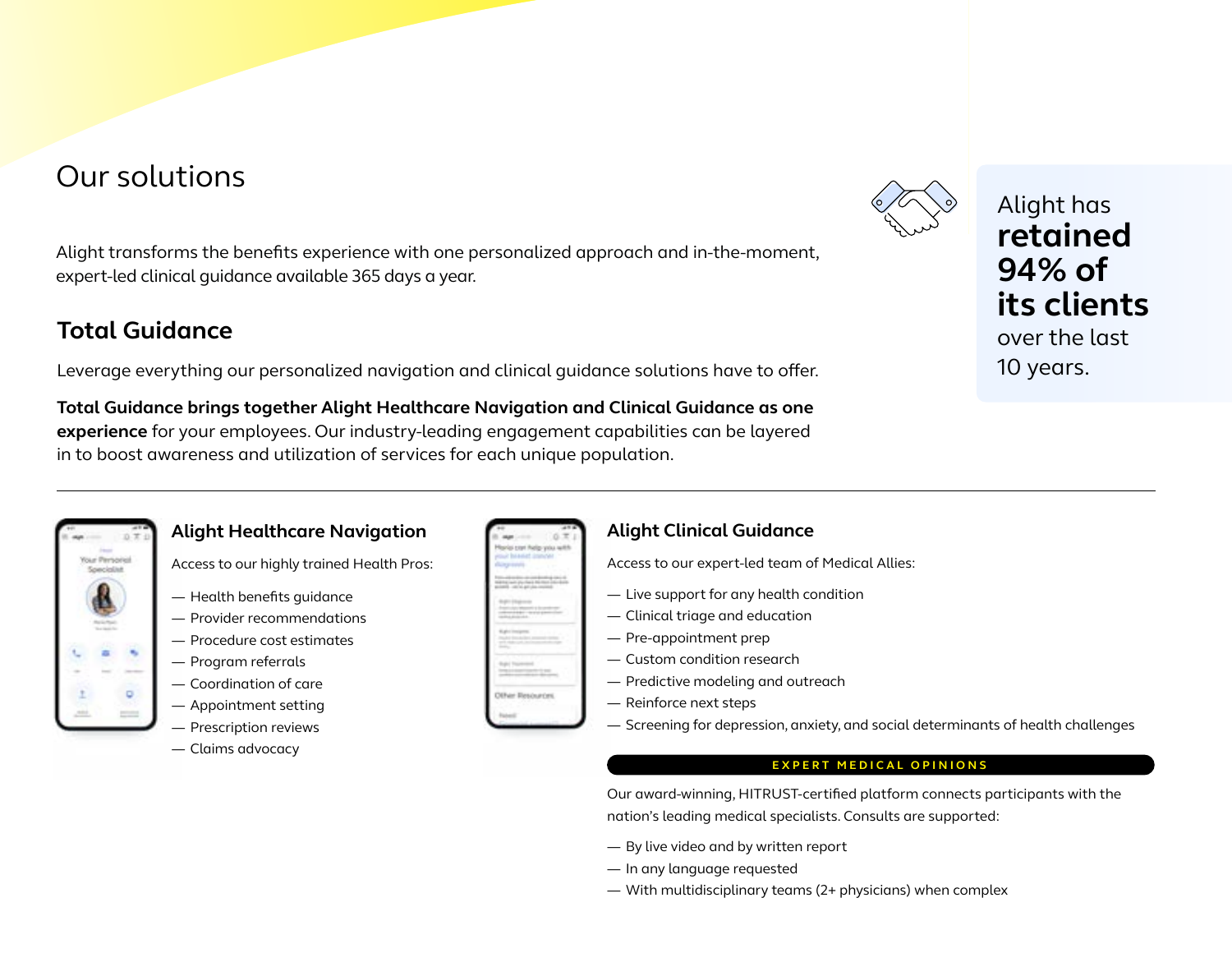### Improving outcomes and satisfaction

A competitive job market, changing healthcare needs, and the desire to offer employees impactful programs while controlling healthcare costs are a significant challenge for employers. Integrating a healthcare navigation solution with existing health benefits is necessary to simplify the healthcare journey, improve employee health, increase engagement, lower healthcare costs, and increase employee satisfaction.





**Our impact**

80

Average Net Promoter Score

\$407 Claims verified savings per solution

\$26,125 Average savings per avoided surgery

23.5 Average annual interactions with high-cost claimants

100% Return on investment, guaranteed